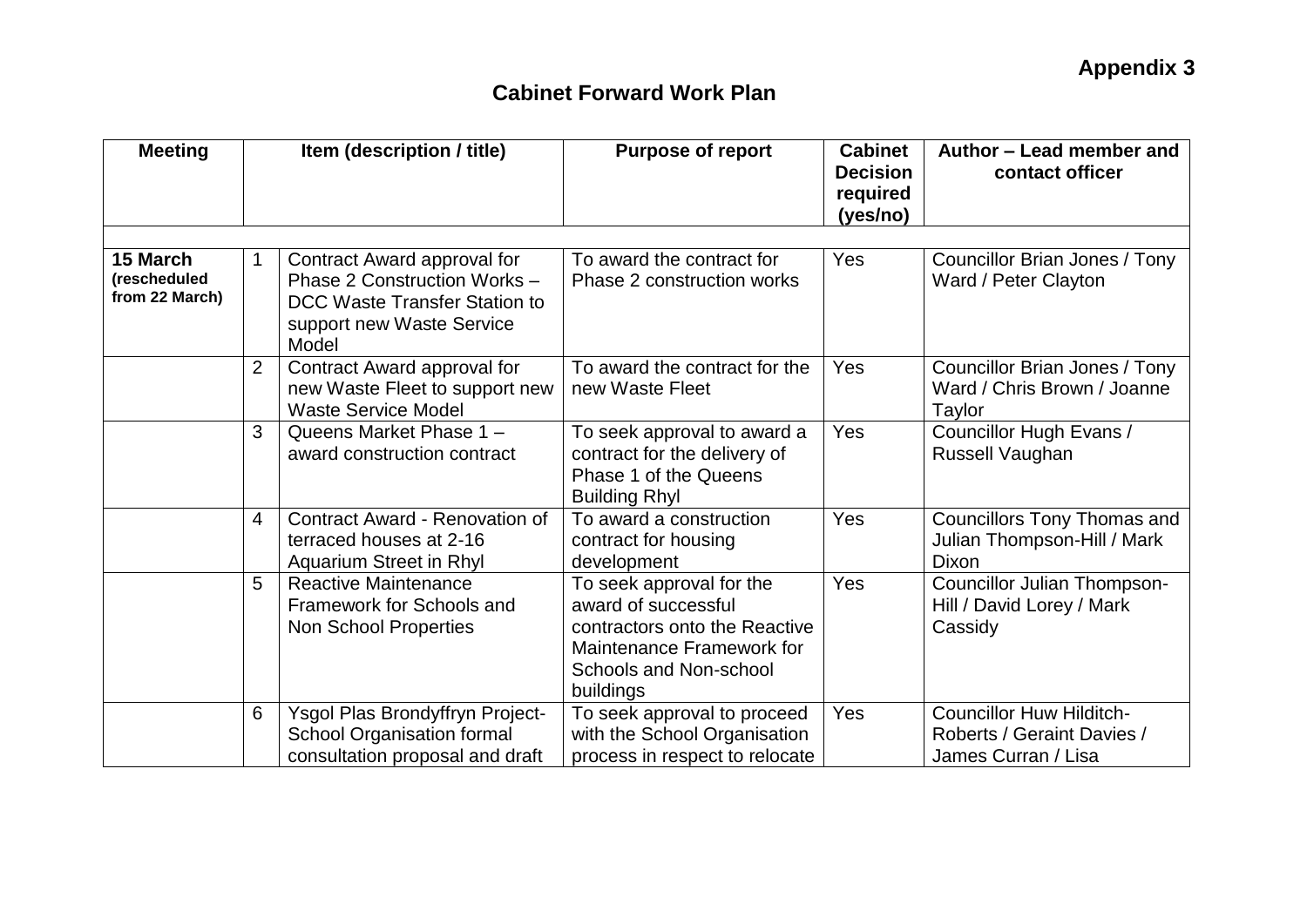| <b>Meeting</b>               | Item (description / title) |                                                                                                                  | <b>Purpose of report</b>                                                                                                                                                                    | <b>Cabinet</b><br><b>Decision</b><br>required | Author - Lead member and<br>contact officer |  |
|------------------------------|----------------------------|------------------------------------------------------------------------------------------------------------------|---------------------------------------------------------------------------------------------------------------------------------------------------------------------------------------------|-----------------------------------------------|---------------------------------------------|--|
|                              |                            |                                                                                                                  |                                                                                                                                                                                             | (yes/no)                                      |                                             |  |
|                              |                            | <b>Strategic Outline Case</b>                                                                                    | Ysgol Plas Brondyffryn to a<br>new site in Denbigh and<br>increase its capacity from<br>140 to 220 from September<br>2024                                                                   |                                               | Walchester                                  |  |
|                              | 7                          | Items from Scrutiny Committees<br>- Eradication of Non-Recyclable<br>Goods in School Catering<br><b>Services</b> | To seek Cabinet to lobby the<br><b>Welsh Government to</b><br>provide sufficient financial<br>support to eradicate the use<br>of non-recyclable goods in<br><b>School Catering Services</b> | <b>Tbc</b>                                    | <b>Scrutiny Coordinator</b>                 |  |
|                              |                            |                                                                                                                  |                                                                                                                                                                                             |                                               |                                             |  |
| 26 April<br><b>CANCELLED</b> |                            |                                                                                                                  |                                                                                                                                                                                             |                                               |                                             |  |
| 7 June                       | 1                          | <b>Council Performance Self-</b><br>Assessment                                                                   | To consider the Council's<br>self-assessment of its<br>performance in delivering<br>against the council's strategic<br>plan and services                                                    | <b>Tbc</b>                                    | <b>Iolo McGregor</b>                        |  |
|                              | $\overline{2}$             | <b>Finance Report</b>                                                                                            | To update Cabinet on the<br>current financial position of<br>the Council                                                                                                                    | <b>T</b> bc                                   | <b>Steve Gadd</b>                           |  |
|                              | 3                          | Items from Scrutiny Committees                                                                                   | To consider any issues<br>raised by Scrutiny for                                                                                                                                            | <b>Tbc</b>                                    | <b>Scrutiny Coordinator</b>                 |  |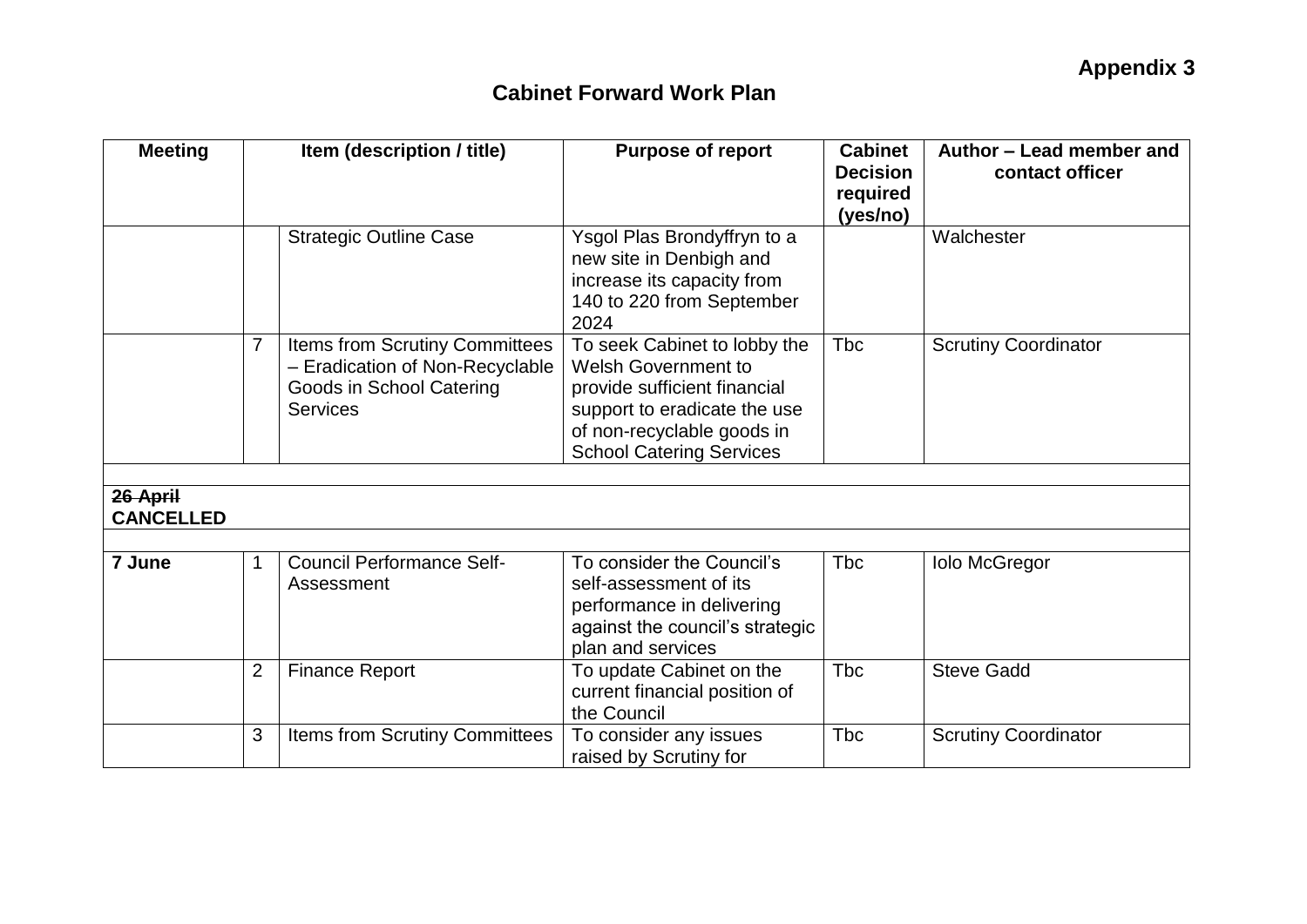| <b>Meeting</b> |                | Item (description / title)                  | <b>Purpose of report</b>                                                                                                                                                                                | <b>Cabinet</b><br><b>Decision</b><br>required<br>(yes/no) | Author – Lead member and<br>contact officer                                       |  |
|----------------|----------------|---------------------------------------------|---------------------------------------------------------------------------------------------------------------------------------------------------------------------------------------------------------|-----------------------------------------------------------|-----------------------------------------------------------------------------------|--|
|                |                |                                             | Cabinet's attention                                                                                                                                                                                     |                                                           |                                                                                   |  |
|                |                |                                             |                                                                                                                                                                                                         |                                                           |                                                                                   |  |
| 26 July        |                | <b>North Wales Consultancy</b><br>Framework | To seek approval of the<br>Business Case to set up a<br>regional Consultancy<br>Framework to be used by the<br>six North Wales authorities<br>with Denbighshire County<br>Council as the lead authority | Yes                                                       | Councillor Julian Thompson-<br>Hill / Gary Williams / Tania<br>Silva / Sion Evans |  |
|                | $\overline{2}$ | <b>Finance Report</b>                       | To update Cabinet on the<br>current financial position of<br>the Council                                                                                                                                | <b>T</b> bc                                               | <b>Steve Gadd</b>                                                                 |  |
|                | 3              | <b>Items from Scrutiny Committees</b>       | To consider any issues<br>raised by Scrutiny for<br>Cabinet's attention                                                                                                                                 | <b>T</b> bc                                               | <b>Scrutiny Coordinator</b>                                                       |  |

#### **FUTURE ITEMS**

| 22 Nov |           | $\mid$ Council Performance Update – July to $\mid$ To consider the Council's performance in delivering | l Iolo McGregor |
|--------|-----------|--------------------------------------------------------------------------------------------------------|-----------------|
|        | September | against the council's strategic plan and services                                                      |                 |

*Note for officers – Cabinet Report Deadlines*